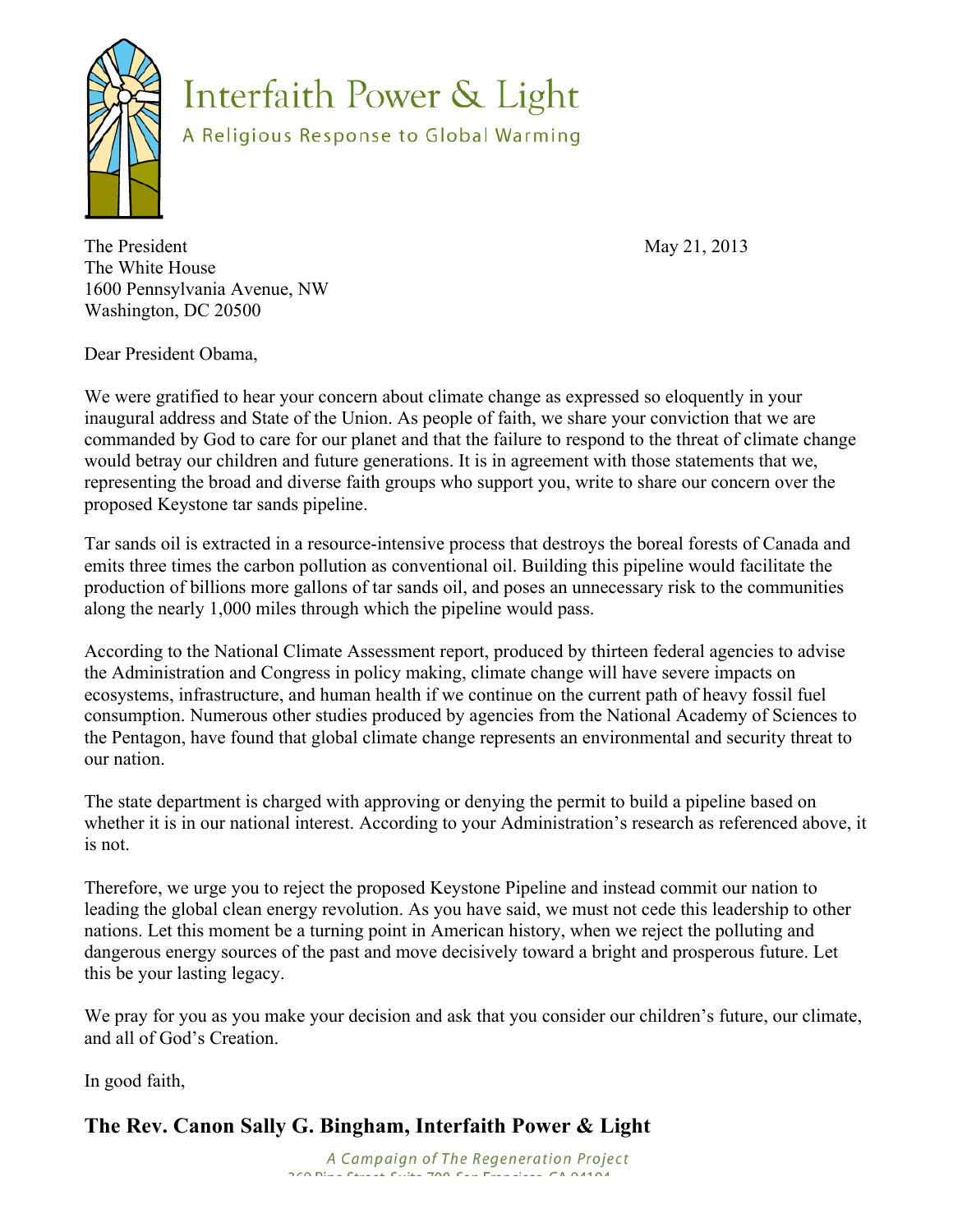**The Rev. Dr. Joel Hunter, Northland Church, Orlando, FL The Rev. Dr. Gerald Durley, Providence Missionary Baptist Church, Atlanta, GA Dr. Sayyid Syeed, Islamic Society of North America The Rt. Rev. Frank Brookhart, Bishop of Montana The Rt. Rev. Marc Andrus, Bishop of California The Rt. Rev. Bishop Michael Vono, Bishop of Rio Grande, Albuquerque, NM Bishop Carroll Johnson, Maximum Life Church, Orlando, FL and Baltimore, MD The Rev. Richard Cizik, New Evangelical Partnership for the Common Good Rabbi Moti Rieber, Lawrence Jewish Community Congregation , Lawrence, KS Sister Rose Marie Cecchini, Catholic Charities of Gallup Diocese, Gallup, NM The Rev. Kenneth W. Moore, Christian Church, Lincoln, NE** 

The Rev. Fletcher Harper, Green Faith The Rev. Francis Hall Kieschnick, Palo Alto, CA The Rev. Dr. Franklin Vilas, Hackettstown, NJ The Rev. Dr. Margaret Bullitt-Jonas, Grace Church, Amherst, MA The Rev. Pamela Abbey, Pittsburg United Methodist Church, Pittsburg, CA The Rev. Nancy Allison, Holy Covenant United Church of Christ, Charlotte, NC The Rev. John Auer, Fresno Wesley, Fresno, CA The Rev. Doug Bland, Disciples of Christ, Tempe, AZ The Rev. Dr. Bob Brizendine, Hillsborough Presbyterian Church, Hillsborough, NC The Rev. John Chamberlin, Hayward First United Methodist Church, Hayward, CA The Rev. Elizabeth Colton, St. Paul Congregational, Oskaloosa, IA Rev Brian Cope, Congregational Church of Algonquin, Algonquin IL The Rev. Linda Cutts, San Francisco Zen Center, Green Gulch Zen Center, Muir Beach, CA The Rev. Craig Foster, St. John's Episcopal Church, Columbus, OH Sister Eileen Gannon, Dominican Sisters of Sparkill, Sparkhill, NY The Rev. Richard Gilbert, Interfaith Impact of NYS Rochester, NY The Rev. William Graves, Tahoma Unitarian Universalist Congregation, Tacoma, WA The Rev. Deborah Hawkins, St. Elizabeth's South, San Francisco, CA The Rev. Drew Henry, Las Placitas Presbyterian Church, Placitas, NM Ruling Elder Janet Hubbell, North Como Presbyterian Church, Roseville, MN Sister Loreta Jordan, Sisters of Notre Dame de Namur, Hyattsville, MD The Rev. Hilary Krivchenia, Countryside Church Unitarian Universalist, Palatine, IL The Rev. Dr. Kah-Jin Kuan, Drew University Theological School, Madison, NJ The Rev. Kara Markell, Lake Washington Christian Church, Kirkland, WA The Rev. Mark Meeks, Capitol Heights Presbyterian Church, Denver, CO The Rev. Susan Mullin, Faith United Methodist Church, St. Anthony Village, MN The Rev. Liane, Nichols St. Luke's, Cedar Falls, IA Sister Joy Peterson, Sinsinawa Dominican Sisters, Sinsinawa, WI The Rev. Jason Reed, Wesley United Methodist, Naperville, IL Rabbi Frederick Reeves, The Temple Atlanta, GA Sister Gloria Rivera, IHM Sisters, Servants of the Immaculate Heart of Mary, Detroit, MI The Rev. R. Richard Roe, Ladera Community Church, Portola Valley, CA The Rev. Joe Roos, Pastor Mennonite Church, USA Rabbi Alexandria Shuval-Weiner, B'nai Jehudah, Overland Park, KS The Rev. Jeffrey Spencer, Niles Discovery Church, Fremont, CA The Rev. Susan Strouse, First United Lutheran Church, San Francisco, CA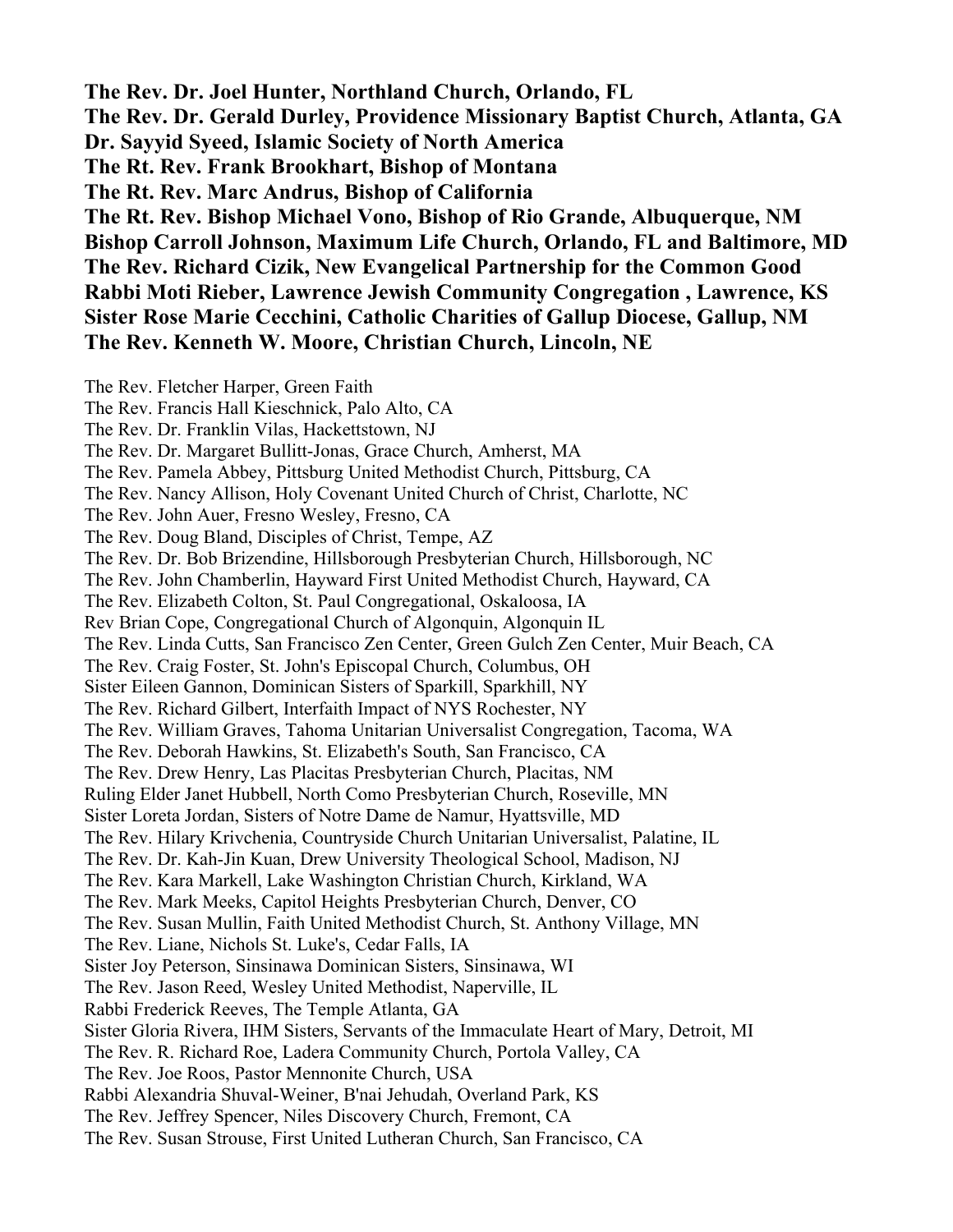The Rev. Jan Taddeo, Unitarian Universalist Congregation of Gwinnett, Lawrenceville, GA Vicar Inge Williams, Luther Memorial Church, Seattle, WA Elder Kate Wolfe-Jenson, North Presbyterian Church, Roseville, MN Chairman of the Local Spiritual Assembly, Anne Stanton, "Baha'is of East Lansing, MI Co-Chair RSUCC, Marjorie Buscher, RSUCC, Williamsville, NY Deacon Janet O'Mara, Christ Lutheran Church, Islip Terrace, NY Pastor Jennifer Sanborn, Enfield American Baptist Church, Enfield, CT Pastor Paul Metzloff, Holy Trinity Lutheran Church, Kingston, PA The Rev. Izabella Hutzler, Memorial Christian Church, Ann Arbor, MI The Rev. John Martin, Grace United Methodist Church, Winfield, KS The Rev. Lucy Waechter Webb, Summit Church, Columbus, OH The Rev. Mary Love, Crescent Hill Presbyterian Church, La Grange, KY The Rev. Ruth Overdier, Bethany Lutheran Church, Traverse City, MI Rev Dr. Richard Watson, St Andrew's, Bloomfield, CT The Rev. Catherine Gammon, Green Gulch Farm Zen Center, Sausalito, CA The Rev. Cricket Potter, Unitarian Universalist, Acton, MA The Rev. Daniel Carlson, First Reformed Church of Schenectady, Schenectady, NY The Rev. David Schlicher, Makawao Union Church, Makawao, HI The Rev. Dennis Shock, Epworth United Methodist Church, Carmel, IN The Rev. Gwin Pratt, St. Luke Presbyterian Church, Wayzata, MN The Rev. Jim Healy, Wesley United Methodist Church, Fresno, CA The Rev. Lisa McDaniel-Hutchings, Arizona Interfaith Power & Light, Tucson, AZ The Rev. Nelson Bock, Colorado Interfaith Power and Light, Denver, CO The Rev. Paul Burks, Marin Interfaith Council and EarthLight Magazine, San Rafael, CA The Rev. Sharon VonBlohn, PA State contract chaplain, Milton, PA The Rev. Sheri Hostetler, First Mennonite Church of San Francisco, San Francisco, CA The Rev. Stacey Gerhart, Calvary Episcopal Church, Sioux City, IA Rev. Sister Terry Wasinger, Dominican Sisters of Peace, Pawnee Rock, KS The Rev. Patricia Brennan, Follen Church, Jamaica Plain, MA Seminarian Monica Whitaker, St. John's Episcopal Church, Berkeley, CA Sister Alice McCoy, Sisters of St. Dominic, Jersey City, NJ Sister Sheila Murphy, Diocesan Council of Religious, Justice & Peace Committee, Malone, NY The Rev. Grace Burson, Church of the Holy Spirit, Plymouth, MA The Rev. Dr. Myke Johnson, Allen Avenue Unitarian Universalist Church, Portland, ME The Rev. Craig Schaub, Parkway United Church of Christ, Winston Salem, NC The Rev. Douglas Strong, Red River Unitarian Universalist Church, Sherman, TX The Rev. R. Byron Breese, The United Church of Strafford, Strafford, VT The Rev. Dr. Donna L. McNiel, Executive Director, New Mexico Conference of Churches Sister Joan Brown, osf, Executive Director, New Mexico Interfaith Power and Light, NM The Rev. Chester Topple, Pastor, Westminster Presbyterian Church, Santa Fe, NM The Rev. Canon Raymond Raney, Rector, Church of the Holy Cross, Edgewood, NM Rev. Talitha Arnold, Senior Minister, United Church of Santa Fe, Santa Fe, NM Sister Marlene Perrotte, Mercy Sister, Albuquerque, NM Rev. Dr. Stephen J. Miller, Retired Disciples of Christ pastor, Albuquerque, NM The Reverend David M. Cameron, Pastor, Immanuel Presbyterian Church, Albuquerque, NM Rev. Anita Amstutz, Albuquerque Mennonite Church, Albuquerque, NM Rev. Lawrence G. Bernard, O.F.M., Pastor, San Diego Missions, Jemez Pueblo, NM Rev. Sue Joiner, Assisting Clergy, St. Michael and All Angels Episcopal Church, ABQ, NM The Rev. Canon Daniel Webster, Baltimore, MD The Rev. Josho Phelan, Chapel Hill Zen Center, Chapel Hill, NC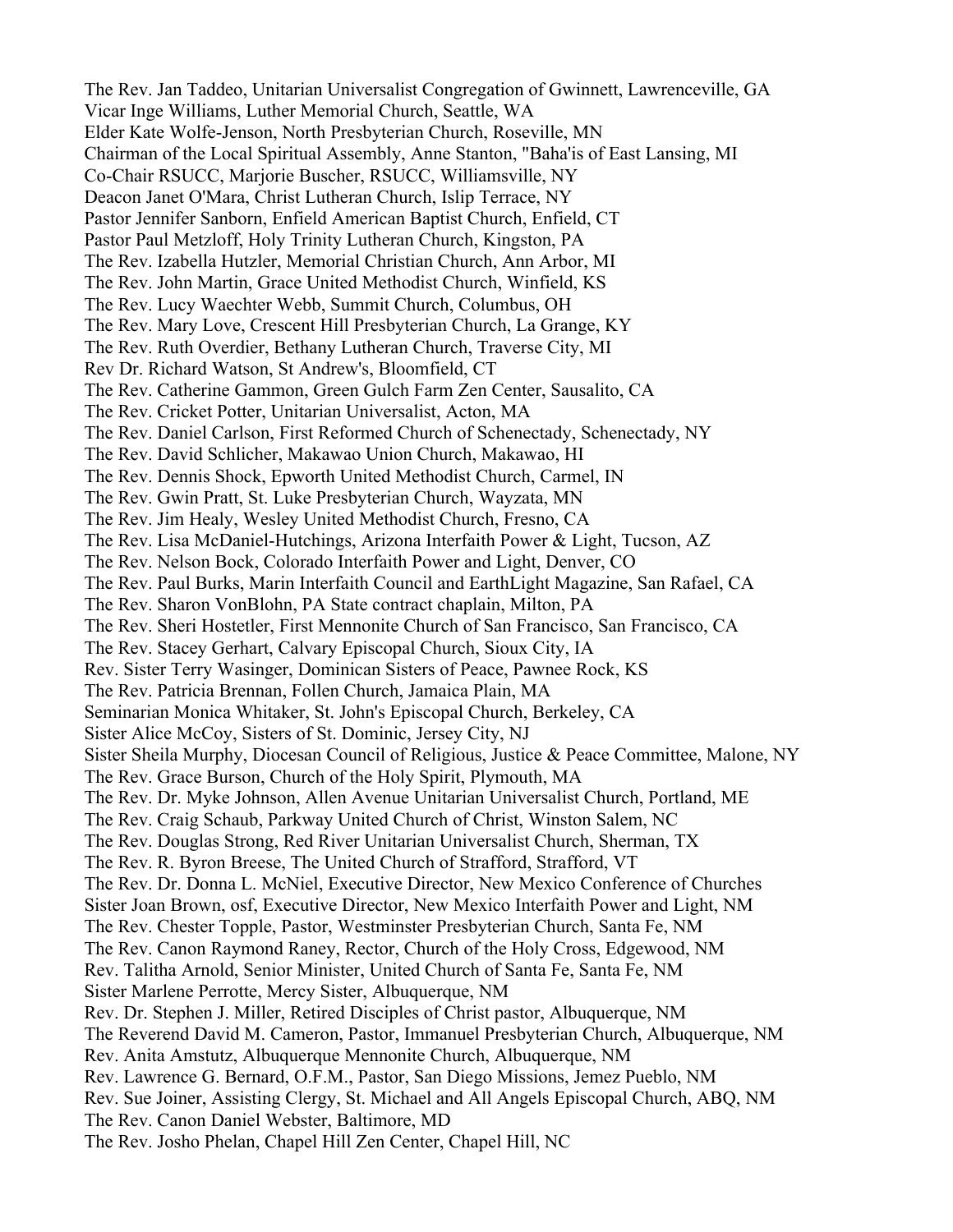The Rev. Thomas Droppers, Episcopal Diocese of NC, Greensboro, NC Rabbi Jen Feldman, Kehillah Synagogue, Chapel Hill, NC The Rev. Tempe' Fussell, Sedgefield Presbyterian Church, Greensboro, NC The Rev. Sally B. White, Unitarain Coastal Fellowship, Morehead City, NC Sister Paula Gonzalez, Sisters of Charity of Cincnnati, Cincinnati, OH The Rev. Susan Guy, Christian Church (Disciples of Christ), Des Moines, IA The Rev. Dr. George Clifford, Church of the Nativity, Raleigh, NC The Rev. Steve Halsted, Community United Church of Christ, Raleigh, NC The Rev. John Odom, Starmount Presbyterian Church, Greensboro, NC Brother Dillon Culbreth, "Ashe Outreach Ministries, Clifton UMC", Creston, NC Deacon Hugh Ashcraft, Park Rd. Baptist Church, Charlotte, NC The Rev. Warren Pittman, All Saints Church, Greensboro, NC The Rev. Christopher Webb, St. Mark's Lutheran Church, Asheville, NC The Rev. Seminarian Zachary Liibbe, Trinity Lutheran Seminary, Columbus, OH The Rev. Craig Foster, St. John's Episcopal Church, Columbus, OH Da'e Eesaa Wood, The Islamic Center of Greensboro, Greensboro, NC The Rev. Linda Voelker, St. John's Lutheran Church, Salisbury, NC The Rev. Moksha Sharon Kolman, Sufi Ruhaniat International, Chapel Hill, NC The Rev. Dr. Rick Jordan, Cooperative Baptist Fellowship, Winston – Salem, NC The Rev. Dr. Kaye Crawford, Hillsborough United Church of Christ, Hillsborough, NC The Rev. Lynn Michie, Swannanoa Correctional Center for Women, Asheville, NC The Rev. Alexander McLean, First Presbyterian Church of Swannanoa, Swannanoa, NC The Rev. Lou East, Presbyterian Church of the Covenant, Greensboro, NC The Rev. Richard Edens, United Church of Chapel Hill, Chapel Hill, NC The Rev. Willaim Garrard, St. Lukes United Methodist Church, Hickory, NC The Rev. Deacon Greg Erickson, St. Luke's Episcopal, Boone, NC The Rev. Bruce Stahle, St. Luke's Episcopal, Asheville, N.C. The Rev. Nancy Allison, Holy Covenant United Church of Christ, Charlotte, NC The Rev. Cathy Tamsberg, Pullen Memorial Baptist Church, Raleigh, NC The Rev. Joseph Mann, Duke Divinity School, Raleigh, NC The Rev. Lisa Mullen, Konnoak Hills Moravian Church, High Point, NC The Rev. Joe Hoffman, First Congregational UCC, Asheville, NC Rabbi Raachel Jurovics, Yavneh: A Jewish Renewal Community, Raleigh, NC The Rev. Dr. Michael Frye, Grace Lutheran Church, Raleigh, NC The Rev. Jane Silverman, Unity of Charlotte, Charlotte, NC The Rev. Michelle Chappell, Central United Methodist Church, Charlotte, NC The Rev. Jill Edens, United Church of Chapel Hill UCC, Chapel Hill, NC The Rev. Dr. Robert Cook, Christ Episcopal Church, Walnut Cove, NC Sister Alice McCoy, Our Lady of Sorrows Catholic Church, Jersey City, NJ The Rev. Lyle McKee, St. Thomas Lutheran Church, Bloomington, IN The Rev. Dr. Katharine Hinman, Decatur First United Methodist Church, Decatur, GA Sister Genese Obiaga, Airport Church of Christ, Little Rock, AR The Rev. Stephen Copley, United Methodist Church, Little Rock, AR The Rev. Katie Preston, Presbyterian (USA), Richmond, VA The Rev. Cat Goodrich, Central Presbyterian Church, Atlanta, GA The Rev. Denny Hook, United Methodist, Gainesville, TX The Rev. Dr. Robin Meyers, Mayflower Congregational Church, Oklahoma City, OK The Rev. Andy Bell, United Methodist, Saint Petersburg, FL The Rev. Nelson Bock, Lutheran (ELCA), Denver, CO The Rev. Alexis Chase, Episcopal Church, Atlanta, GA